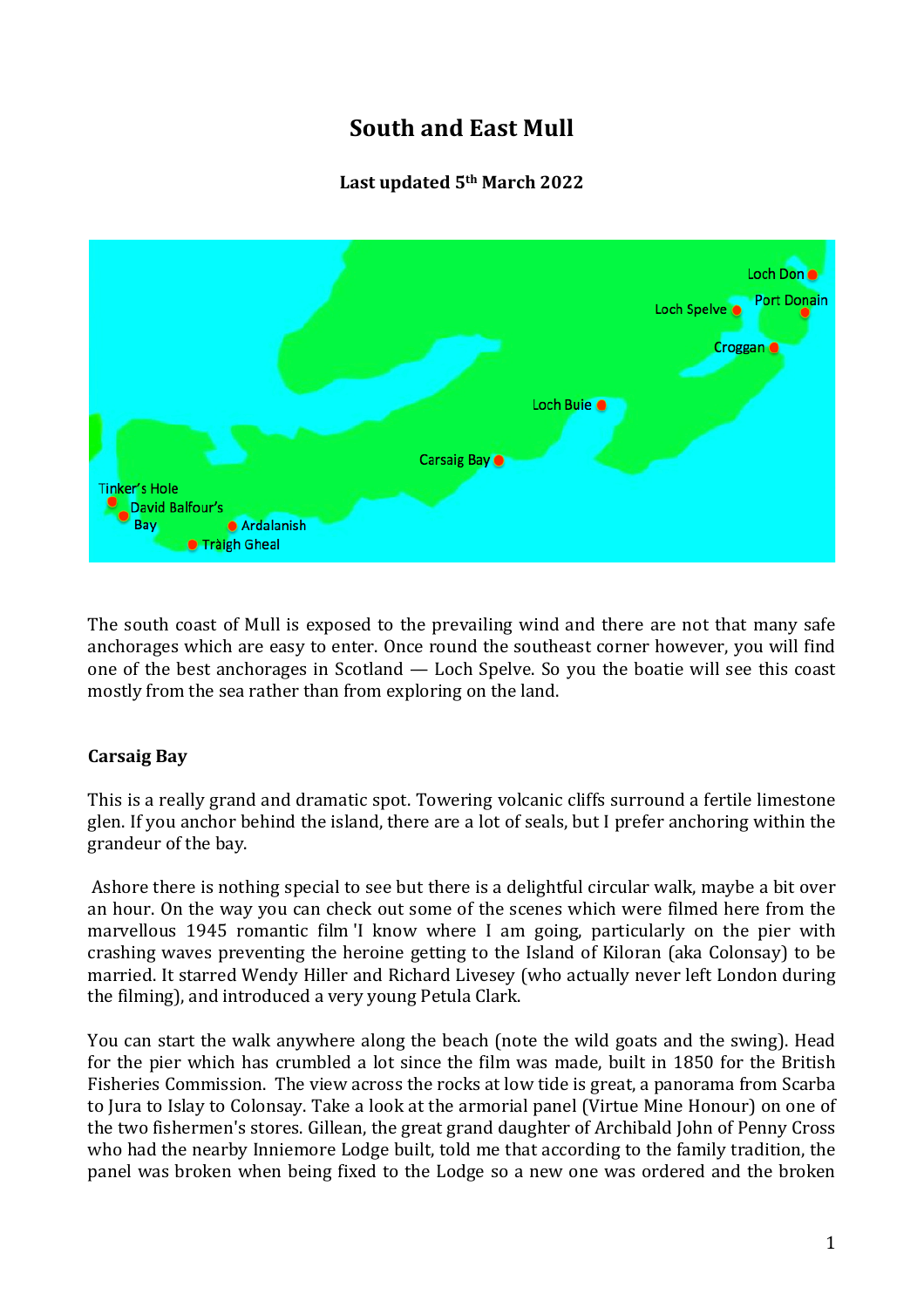one placed on the boat shed. Then head up through deciduous and pine woods along the road to the left. Great views of your pride and joy lying at anchor. Past the Lodge (dull late Victorian), then by that surprisingly-placed telephone box and a dramatic waterfall (again used for a scene in 'I know where I am going'), turn downhill, skirt Carsaig House (rather nice circa 1800, a posh place to rent with many bedrooms) and farm, and follow a track along the burn back to the shore.

If you are energetic enough (which I have not been), one of the great walks in Scotland is under the cliffs to the west to the Carsaig Arches<sup>1</sup>, but it takes about five hours there and back (however you can sort of 'do' the arches from the sea anyway if you sail in close enough). Or, equally energetic if shorter, head the other way along the coast to Loch Buie2. If you don't want to walk back, leave someone on the boat to sail round to the Loch Buie anchorage to pick you up.

## **Croggan**

Not many boats ever seem to anchor off this tiny and remote hamlet<sup>3</sup>. Maybe because they are drawn further into the enclosed mysteries of Loch Spelve, sparing just a glance at the surprising telephone box down on the stony beach (surely BT will be removing this sooner rather than later). But it is worth a stop even if you don't want to make a phone call. You are saved time if you are on passage, the views are rather better than in the loch, and in a way the shore is more interesting. There are a few houses, some new and not exactly attractive and one or two which used to look a bit tumbledown but are now restored; some nice gardens; a decaying pier; and a very pretty walk along a track by the shore towards the entrance to the loch. After about five minutes you come to one huge rock perched on top of another looking for all the world like a giant mushroom by the high water mark. Go on for another 20 minutes and you come to one of the few sandy (more or less) beaches in the Firth of Lorne, Port nan Crullach. A beautiful spot with rockpools and views. On the way, there are lovely trees and all the usual Hebridean flowers. A good place to explore if there is no wind for sailing. Up the hill from the beach there are scattered ruins of two abandoned and long forgotten villages — Barnashoag and Balgamrie4 — from where you can make a beeline back to Croggan over the moor.

## **David Balfour's Bay**

David Balfour's Bay (confusingly another Tràigh Gheal) is a delightful spot on the south side of Erraid<sup>5</sup>. This is an almost uninhabited tidal island apart from an off-shoot from the Findhorn Foundation<sup>6</sup> since 1978. This is a small spiritual community living in the 19th century lighthouse-keeper cottages, built by the Stevensons as the shore station for the Dubh Artach and Skerryvore lighthouses. You can stay there for a personal retreat.

<sup>1</sup> https://www.walkhighlands.co.uk/mull/carsaig-arches.shtml

<sup>2</sup> https://www.walkhighlands.co.uk/mull/carsaig-lochbuie.shtml

<sup>3</sup> https://www.undiscoveredscotland.co.uk/mull/croggan/index.html

<sup>4</sup> https://canmore.org.uk/site/22651/balgamrie-mull

<sup>5</sup> https://www.youtube.com/watch?v=OpbPEnwC\_3I

<sup>6</sup> https://www.erraid.com/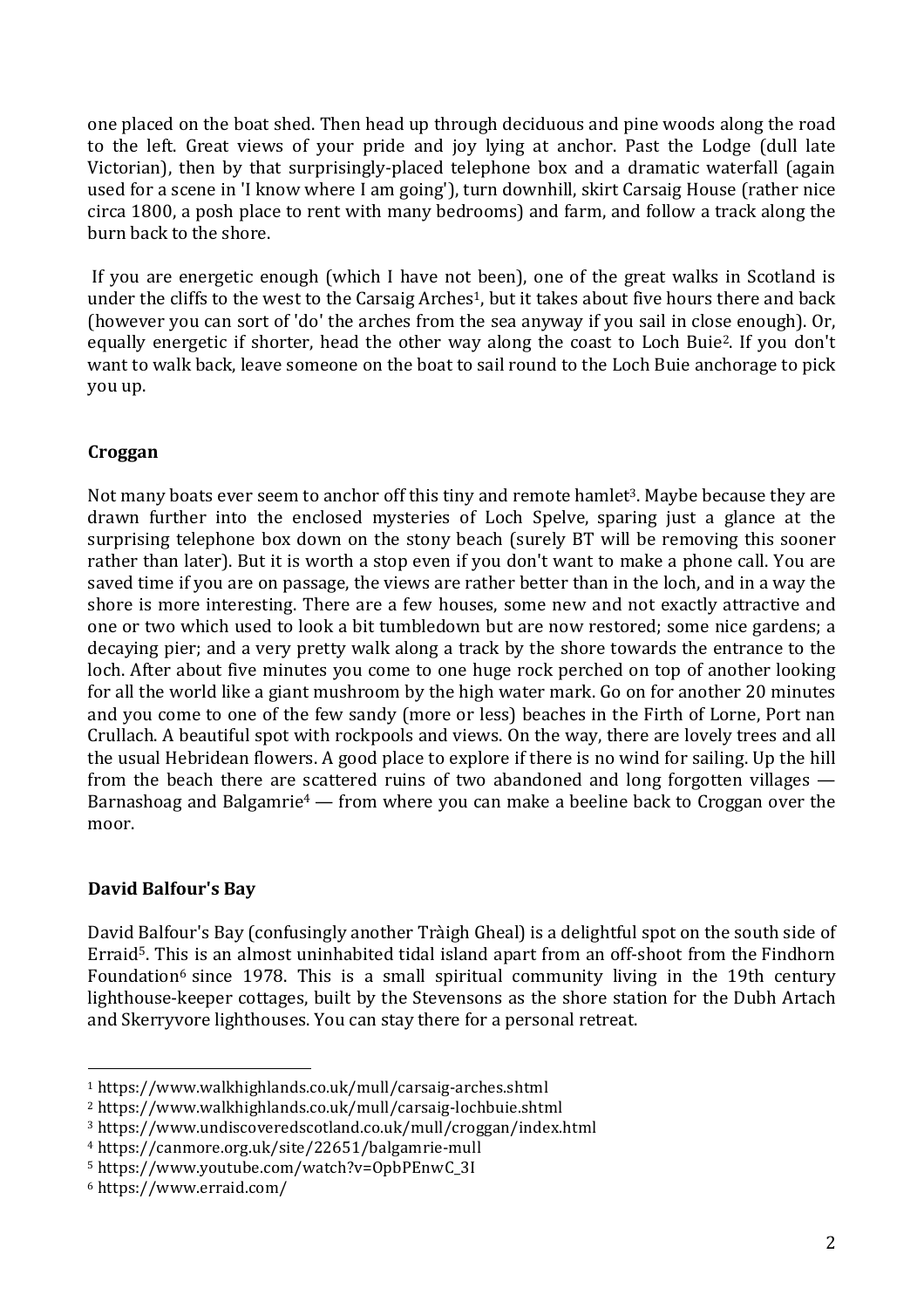There is a fabulous beach, in fact there are two connected at low tide, backed by low cliffs which must be good for bouldering. The water is pristine, the sand brilliant for sand castles. And if you dare, you can go for jumps off the cliffs on the west side of the bay, checking the water depth first. No wonder it can get a bit crowded with maybe six or so boats at anchor when the wind is in the north.

This is known as David Balfour's bay because it is where Robert Louis Stevenson imagined Davie — in Kidnapped — being thrown ashore clutching a spar from the Covenant, his sinking ship wrecked on the Torran rocks (*"are there many of them?"* the captain had asked, revealing his poor grasp of navigation).

RLS was the black sheep of his family who were largely engineers. They built most of the Scottish lighthouses<sup>7</sup> — indeed his father used to take him on trips by boat around the coast so he knew very well the places he later wrote about, at least from his memory because most of his stories were written after he had left Scotland. In 1890, near the end of his life in Samoa thousands of miles from Scotland, he wrote: *"Whenever I smell seawater, I know that I am not far from one of the works of my ancestors. The Bell Rock stands monument for my grandfather,* the Skerry Vhor for my Uncle Alan; and when the lights come out at sundown along the shores of *Scotland, I am proud to think they burn more brightly for the genius of my father".*<sup>8</sup> If you want to know more about Scottish lighthouses you can do no better than read Bella Bathurst's marvellous book — The Lighthouse Stevensons (Harper Collins, 1999).

#### **Loch Buie**

Loch Buie<sup>9</sup> is a wide-open bay with wonderful sandy beaches, rock pools, a castle, highland cattle, a medieval chapel and a stone circle. All surrounded by low mountains and a horizon out to Colonsay. And yet it is not much visited by boats, maybe in part because obviously the wind has to be from the north.

Castle Moy<sup>10</sup>, a 15th century tower house, is more-or-less on the beach, and is being restored by Historic Environment Scotland and was wrapped up in scaffolding when I was last there. If they do as good a job as they did on Gylen Castle then there is a treat in store. Just below the castle is a double row of boulders which was once a boat landing, and then further out beyond the stream is a curved row of boulders put there it is said either as a fish trap or to make some sort of artificial anchorage.

Walk round by Laggan beach to the east of the castle to St Kenneth's Chapel (Caibeal Mheamhair $]$ <sup>11</sup>, a small late-medieval church in a group of trees. It was converted into a mausoleum by the MacLeans of Lochbuie in the 19th century and then restored in the 1990s when I presume the vulgar coloured glass was put in the roof — rather kitsch. The font is medieval, made from Carsaig sandstone.

<sup>7</sup> https://commons.wikimedia.org/wiki/Category:Lighthouses\_built\_by\_Stevenson\_family

<sup>&</sup>lt;sup>8</sup> Robert Louis Stevenson, 'Memoirs of Himself', book 1, p. 149, in Memories and Portraits, Memoirs of Himself, Selections from his Notebook (orig. 1887; London: William Heinemann, 1924). <sup>9</sup> https://lochbuie.com/

<sup>10</sup> https://canmore.org.uk/site/22392/mull-moy-castle

<sup>11</sup> https://canmore.org.uk/site/22395/mull-lochbuie-caibeal-mheamhair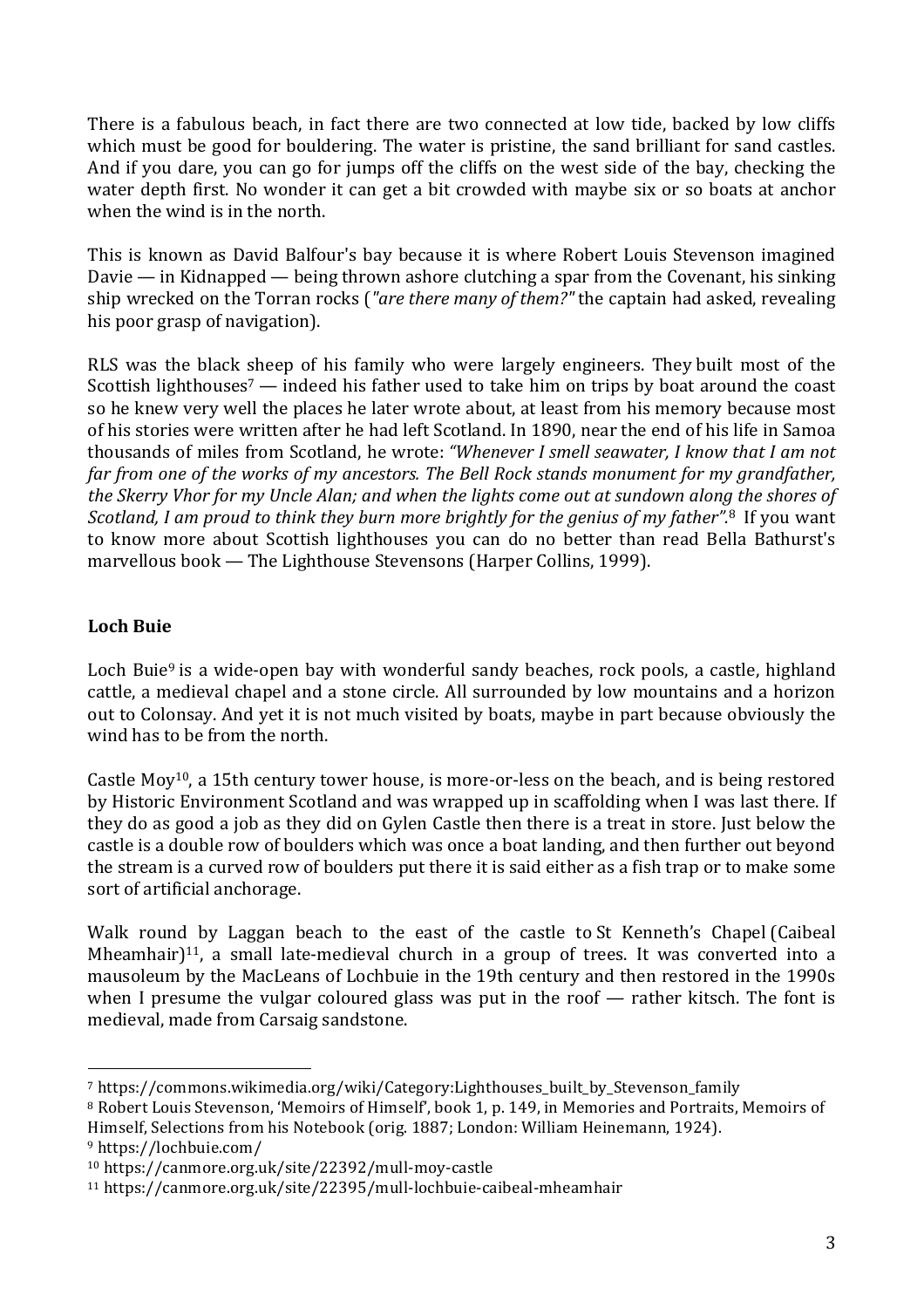Lochbuie House is Georgian with an Edwardian bit struck on the west end, with a rather nice bow-fronted gable. It is owned by Jim Corbett whose family run the estate. And do walk behind it to find the stone circle<sup>12</sup> in a field, fairly complete but with quite low stones and a couple of outliers. What were these things for? We don't know. I think this circle is probably the only example within reach of the anchorages in the area.

Keep going west to find The Old Post Office13 which is now a coffee/tea shop, and an outlet for local produce (and crafts), as well as ready-made meals (01680 814153). Flora Corbett opened it in 2012. It has irregular hours as you can tell from the sign on the door:

"OPEN Most Days About 9 or 10. Occasionally as Early as 7. But SOME DAYS As Late as 12 or 1. WE CLOSE About 4 or 5, But Sometimes as Late as 11 or 12. SOME DAYS OR AFTERNOONS, We Aren't Here At All, and Latterly I've Been Here Just About All The Time, Except When I'm Someplace Else, But I Should be Here Then, Too."

The capitals are hers, not mine. You pay into an honesty box.

The stone pyramid just outside commemorates the Coronation of King Edward VIIth and his lady wife, Queen Alexandra, in 1902, 'Erected by Lochbuie and his Highlanders', no doubt emphasising non-Jacobite credentials. Not far away is St Kilda's church<sup>14</sup>, Victorian 1876, very small, cluttered, Episcopal.

## **Loch Don**

Keep your eyes down and this anchorage looks and feels more like an east coast of England river than a Scottish loch, but look up and the distant mountains are a bit of a give-away. Capt. Harvey liked the place in 1935: *"This is a good little anchorage in about 9 feet, the bottom being* sand and rock covered with weed. It is best to anchor just inside the point and opposite the small ferry pier, where a lugger is sometimes hauled up, and not to go southward of the point as the *bay is foul close in"*. <sup>15</sup> The pier is a lovely and remarkably well-preserved structure, as is the slipway. A few yards away on the rocks you might think there is an Atlantic seal with her pup, but in the summer this is hardly likely. Look closer and you will see it is a rather lifelike sculpture, made out of cement I think. The ferry house and ferry cottage are both for rent, so any local population here must have long gone. A grand spot to view the Firth of Lorne and the entrance to the Sound of Mull.

<sup>12</sup> https://canmore.org.uk/site/22385/mull-lochbuie

<sup>13</sup> https://www.oldpostofficelochbuie.co.uk/

<sup>14</sup> http://www.mull-historical-society.co.uk/churches/churches-2/st-kildas/

<sup>&</sup>lt;sup>15</sup> Sailing Orders. Practical instruction to vachtsman, illustrated by the author's cruises on the West Coast of Scotland. Capt J R Harvey, Alexander Maclehose, London 1935. What it says on the cover, well written descriptions of summer holidays on not much money, and even without a 'paid hand' *"my young family and I have always managed somehow"*. There is also a lot of technical stuff on charts and how to make them, navigation, compass deviation, how to organise a boat — most of which is not that interesting. But information about many of the anchorages is still relevant. As was so common in those days the engine was unreliable and a lot of time was spent towing the boat with the dinghy, and by horse or even manpower along the Crinan canal.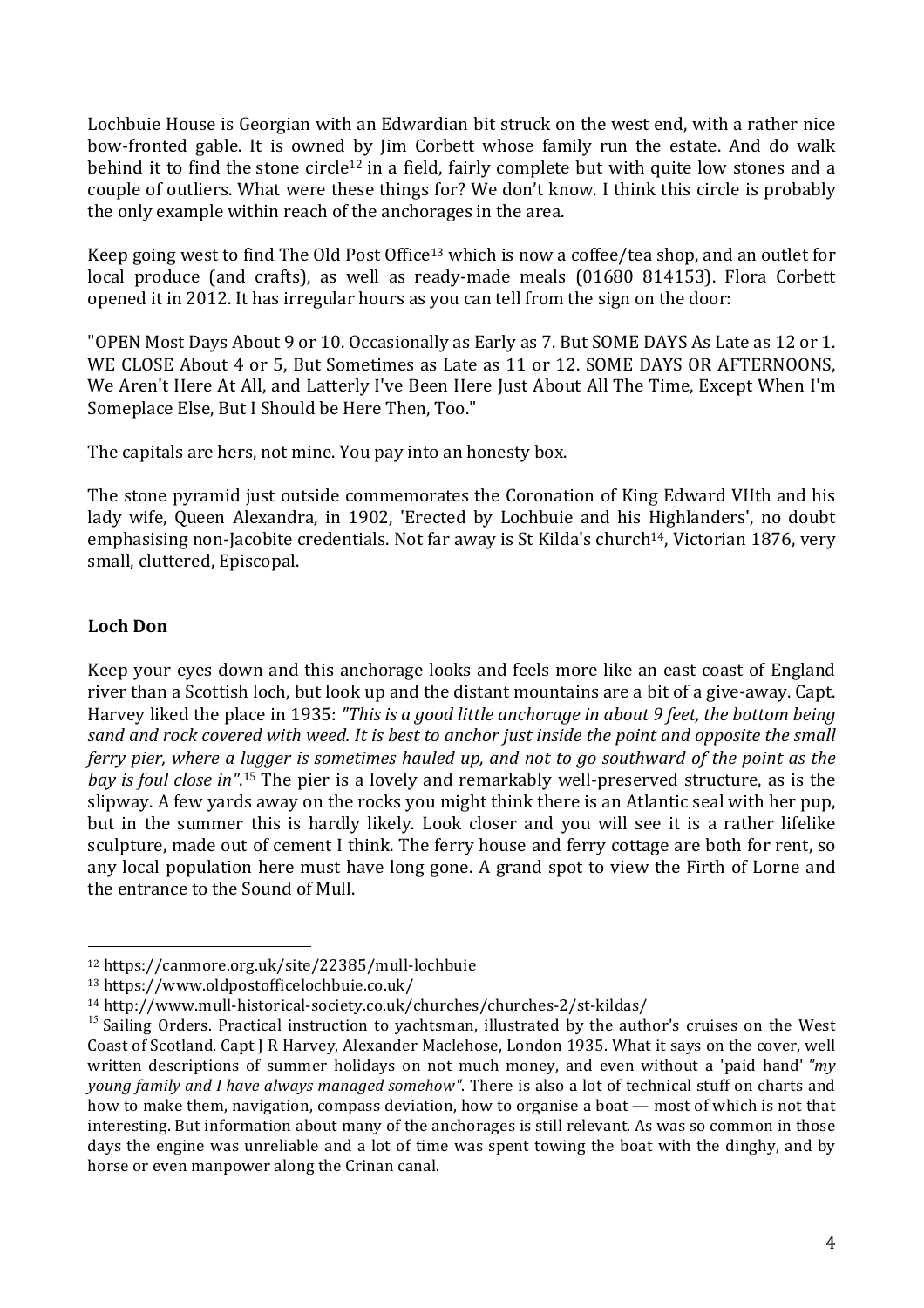## **Loch Spelve**

An impressive and rather mysterious entrance, rather less sporting now the rock has been marked. That rock is in fact much closer to the shore than I used to think in the days when you had to guess where it was. And once inside the loch, you are as safe as houses — there are so many places to anchor depending on the wind direction. Ignore the extensive mussel farms which may look bad but do employ local people and the product tastes pretty good.

Most people seem to aim for the northwestern arm where there is wood for a barbeque and a short walk up to a lovely lochan hidden by the trees. To get there, cross the deer fence and scramble up along the burn through the trees. There is a bit of a path along the north side of the lochan which changes to a track which comes out on the road. Turn right and in 200 yards there is a sign back to Loch Spelve — a rather nice round-trip with butterflies, dragonflies and water-lilies.

If you have time, and it's calm, anchor temporarily off Rubha na Cille, just inside the entrance to the loch on the northeast side, close inshore of the mussel farm. Go ashore and follow the west side of the burn for a few minutes up to the isolated and very ruined parish church of Killean<sup>16</sup> which you can see from the loch. It is medieval, abandoned in the 17th century. I couldn't find much in the autumnal bracken, just an enclosed burial ground with maybe 20 sad gravestones, mostly 19th century. So best to go in the spring before the bracken grows up, there would be a much better chance of seeing more, and there may be quite a lot more to see, even 14th century stuff if it is still there.

#### **Port Donain**

A quiet spot for a quiet day, more a lunch-stop to off-load the kids on to the small grey sandy beach (one of the few sandy beaches around these parts). Mind you there are rocks to avoid before the beach so it can be tricky to land, maybe better to the south of the burn that comes tumbling down past a ruined house. But there is a bit more to this bay than meets the eye. Up the hill to the right of the main beach you will find the remains of a chambered cairn<sup>17</sup>, and a bit further on the remains of a kerb cairn<sup>18</sup> with perhaps a fallen standing stone. For the more adventurous, walk north under the cliffs to find a spooky cave, with bones probably, and grand panoramic views up towards Loch Linnhe, Ben Nevis and across to Ben Cruachan. If you do stay the night, there is plenty of wood for a barbeque.

#### **Rubh' Ardalanish**

 

The usual anchorage is to the west of Ardalanish point where there are two small bays, so if there is a boat in one when you arrive, anchor in the other — both are very attractive. The water is crystal clear, clear enough to watch crab battles under the boat. Apparently in settled weather Ardalanish bay east of the point is OK, but it must be very shallow, albeit with a

<sup>16</sup> https://canmore.org.uk/site/22647/mull-gualachaolish-st-johns-church-and-churchyard

<sup>17</sup> https://canmore.org.uk/site/22649/port-donain-mull

<sup>18</sup> https://canmore.org.uk/site/22648/port-donain-mull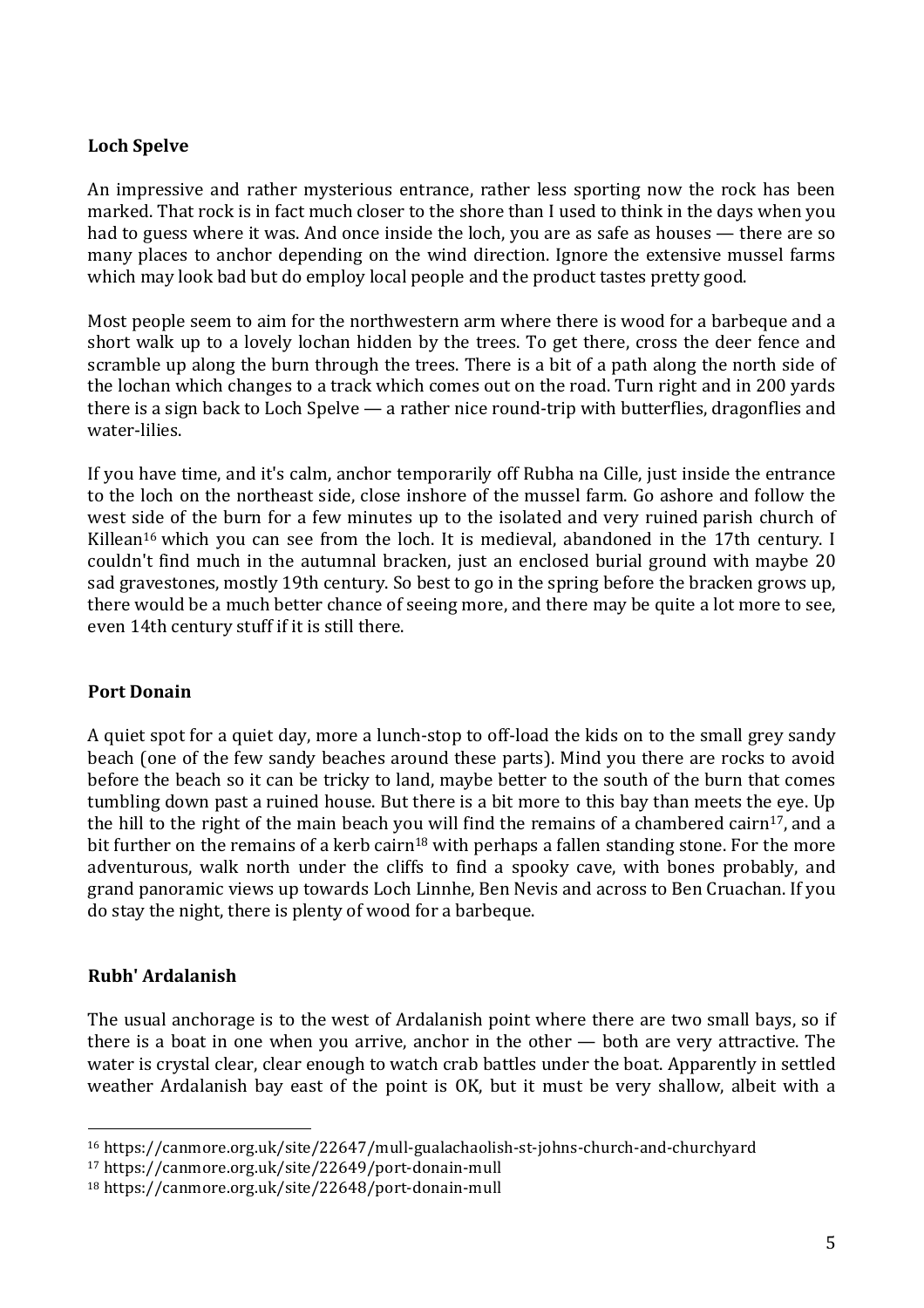tempting looking beach. But this is nearer Ardalanish farm19 which has a fine reputation for their weaving. Otherwise it is quite a walk, up the shallow valley to the northeast from the two small bays where you will find an abandoned village (sad when you think about it), then bear right up the hill and aim for Scarba in the distance, through a gate and across some bog to the right of a plug of rock, and on to the farm track (not very easy to find your way). As well as farming, there has been tweed weaving here since 1987, using wool from the farm's sheep (and other sheep too). It is a delightful place. There is a shop selling the wool, tweed, blankets and rather posh clothes, as well as the farm's beef and lamb. And coffee and ice cream. You can look round the old looms too. Wise to take your credit card. In the meadow outside there are corncrakes. A right-on sort of a place. In 2011 it all came up for sale but the new owners — Anne and Andrew Smith — are carrying on the weaving tradition (ph 01681 700265).

#### **Tinker's Hole**

Although this anchorage has been described as looking like a quarry full of water, it is a quite delightful place. The pink granite seems to glow even when the sun isn't shining, and on a hot still summer day it is a blissful place to be. You could do with two bits of equipment snorkelling gear and some climbing shoes. The snorkelling is an obvious activity, and there are some neat little climbs on the granite boulders, particularly at the head of David Balfour's Bay which is a short walk over the hill, or you can anchor there.

Indeed, walking ashore really makes the best of this anchorage because the views are so attractive from looking down on ones boat tucked secretly away, to the vistas across the sound of Iona one way and to the Paps of Jura the other.

The old observatory<sup>20</sup> at the top of the hill on Erraid used to be for communications with the Dubh Artach<sup>21</sup> and Skerryvore<sup>22</sup> lighthouses. It is unlocked and there is a bench, and a couple of windows to gaze out of and imagine yourself watching out for the lights before the days of radio.

The anchorage just to the north of Eilean Dubh is just as good as the Hole itself, if not better because it keeps the setting sun for longer. Just north of here again is a tiny island with a wee sandy beach — perfect for the children. And loads of seals, and an otter. So inflate the dinghy and explore.

For the apostrophe nerd, I have no idea if Tinker's Hole should have an apostrophe or not, nor where. And nor does anyone else as far as I can see. What the hole has to do with tinkers seems obscure.

<sup>19</sup> https://ardalanish.com/

<sup>20</sup> https://canmore.org.uk/site/121526/mull-erraid-lighthouse-shore-establishment-observatoryand-signal-station

<sup>21</sup> http://www.bellrock.org.uk/stevensons/stevenson\_erraid.htm

<sup>22</sup> https://www.nlb.org.uk/lighthouses/skerryvore/